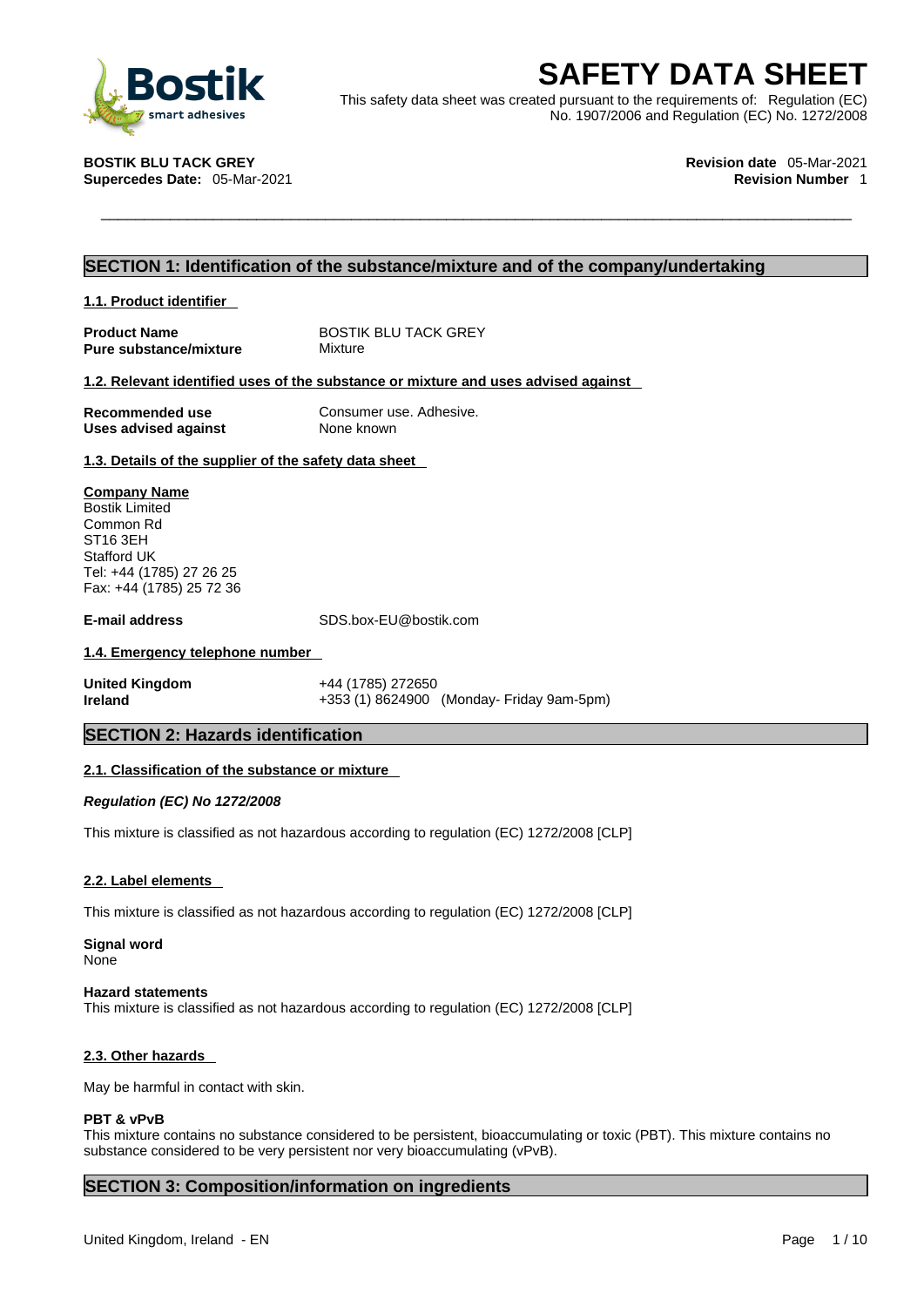### **3.1 Substances**

Not applicable

### **3.2 Mixtures**

| <b>Chemical name</b>                                                             | <b>EC No</b> | <b>CAS No</b> | Weight-% | <b>Classification</b><br>according to<br><b>Regulation (EC)</b><br>No. 1272/2008<br>[CLP] | <b>Specific</b><br>concentration limit<br>(SCL) | <b>REACH</b><br>registration<br>number |
|----------------------------------------------------------------------------------|--------------|---------------|----------|-------------------------------------------------------------------------------------------|-------------------------------------------------|----------------------------------------|
| White mineral oil,<br>petroleum                                                  | 232-455-8    | 8042-47-5     | $1 - 5$  | Asp. Tox. 1<br>(H304)                                                                     |                                                 | 01-2119487078-<br>$27 - x$ $xx$        |
| Distillates, petroleum,<br>hydrotreated light<br>paraffinic (IP346 < 3%<br>DMSO) | 265-158-7    | 64742-55-8    | $1 - 5$  | Asp. Tox. 1<br>(H304)                                                                     |                                                 | 01-2119487077-<br>$29-XXXX$            |

### **Full text of H- and EUH-phrases: see section 16**

Note:  $\wedge$  indicates not classified, however, the substance is listed in section 3 as it has an OEL

This product does not contain candidate substances of very high concern at a concentration >=0.1% (Regulation (EC) No. 1907/2006 (REACH), Article 59)

| <b>SECTION 4: First aid measures</b>                                              |                                                                                                                                          |  |  |  |  |  |
|-----------------------------------------------------------------------------------|------------------------------------------------------------------------------------------------------------------------------------------|--|--|--|--|--|
| 4.1. Description of first aid measures                                            |                                                                                                                                          |  |  |  |  |  |
| <b>General advice</b><br>Show this safety data sheet to the doctor in attendance. |                                                                                                                                          |  |  |  |  |  |
| <b>Inhalation</b>                                                                 | Remove to fresh air. IF exposed or concerned: Get medical advice/attention.                                                              |  |  |  |  |  |
| Eye contact                                                                       | Rinse thoroughly with plenty of water for at least 15 minutes, lifting lower and upper<br>eyelids. Consult a doctor.                     |  |  |  |  |  |
| <b>Skin contact</b>                                                               | Wash skin with soap and water. In the case of skin irritation or allergic reactions see a<br>doctor.                                     |  |  |  |  |  |
| Ingestion                                                                         | Clean mouth with water. Do NOT induce vomiting. Drink 1 or 2 glasses of water. Never<br>give anything by mouth to an unconscious person. |  |  |  |  |  |
|                                                                                   | 4.2. Most important symptoms and effects, both acute and delayed                                                                         |  |  |  |  |  |
| <b>Symptoms</b>                                                                   | No information available.                                                                                                                |  |  |  |  |  |
|                                                                                   | 4.3. Indication of any immediate medical attention and special treatment needed                                                          |  |  |  |  |  |
| Note to doctors<br>Treat symptomatically.                                         |                                                                                                                                          |  |  |  |  |  |
| <b>SECTION 5: Firefighting measures</b>                                           |                                                                                                                                          |  |  |  |  |  |
| 5.1. Extinguishing media                                                          |                                                                                                                                          |  |  |  |  |  |
| <b>Suitable Extinguishing Media</b>                                               | Use extinguishing measures that are appropriate to local circumstances and the<br>surrounding environment.                               |  |  |  |  |  |
| Unsuitable extinguishing media                                                    | No information available.                                                                                                                |  |  |  |  |  |
| United Kingdom, Ireland - EN                                                      | 2/10<br>Page                                                                                                                             |  |  |  |  |  |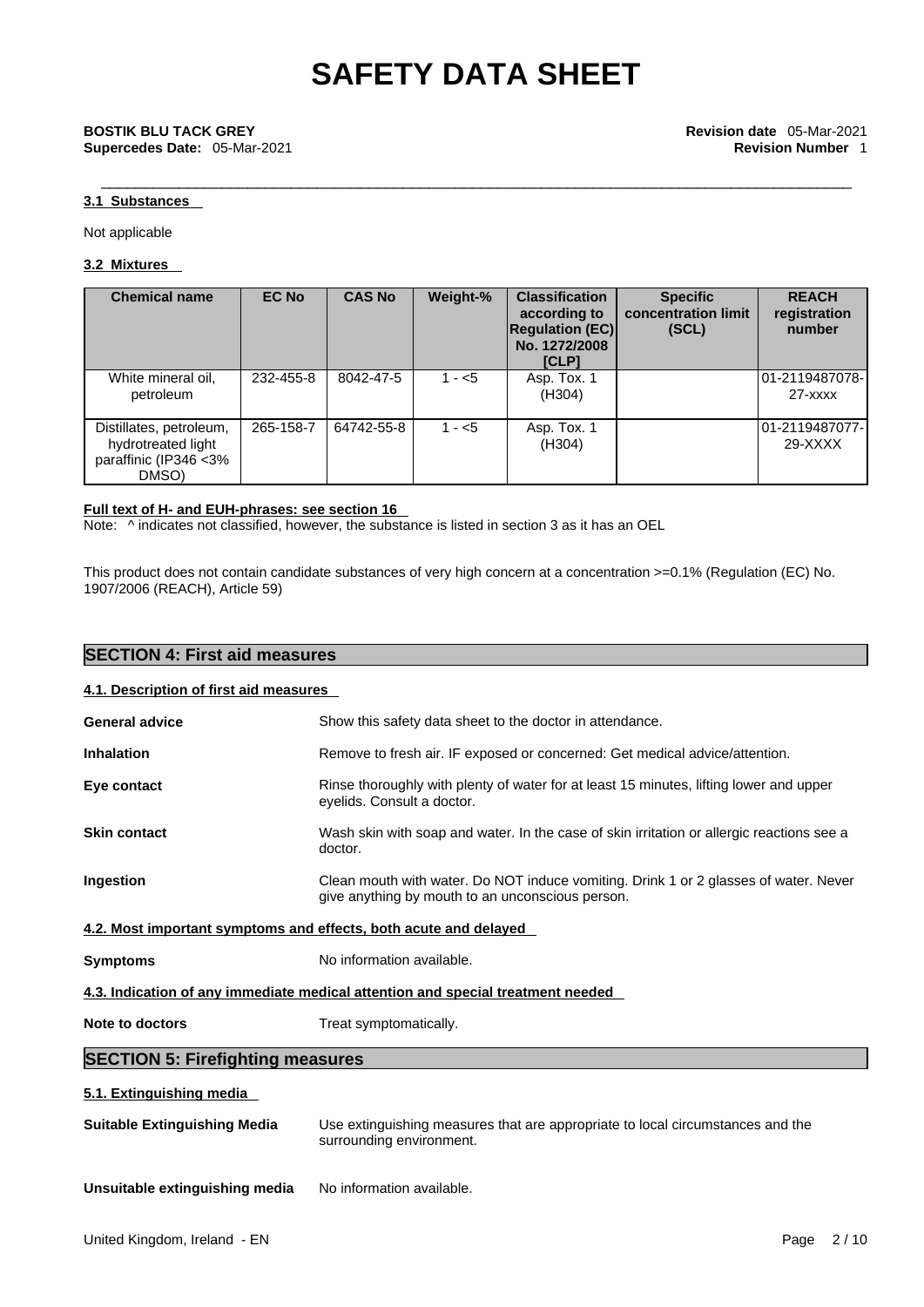| 5.2. Special hazards arising from the substance or mixture                                       |                                                                                                                                                                        |  |  |
|--------------------------------------------------------------------------------------------------|------------------------------------------------------------------------------------------------------------------------------------------------------------------------|--|--|
| Specific hazards arising from the No information available.<br>chemical                          |                                                                                                                                                                        |  |  |
| <b>Hazardous combustion products</b>                                                             | Carbon dioxide (CO2).                                                                                                                                                  |  |  |
| 5.3. Advice for firefighters                                                                     |                                                                                                                                                                        |  |  |
| precautions for fire-fighters                                                                    | Special protective equipment and Firefighters should wear self-contained breathing apparatus and full firefighting turnout<br>gear. Use personal protection equipment. |  |  |
| <b>SECTION 6: Accidental release measures</b>                                                    |                                                                                                                                                                        |  |  |
|                                                                                                  | 6.1. Personal precautions, protective equipment and emergency procedures                                                                                               |  |  |
| <b>Personal precautions</b>                                                                      | Ensure adequate ventilation.                                                                                                                                           |  |  |
| For emergency responders                                                                         | Use personal protection recommended in Section 8.                                                                                                                      |  |  |
| 6.2. Environmental precautions                                                                   |                                                                                                                                                                        |  |  |
| <b>Environmental precautions</b>                                                                 | See Section 12 for additional Ecological Information.                                                                                                                  |  |  |
| 6.3. Methods and material for containment and cleaning up                                        |                                                                                                                                                                        |  |  |
| <b>Methods for containment</b>                                                                   | Prevent further leakage or spillage if safe to do so.                                                                                                                  |  |  |
| Methods for cleaning up<br>Take up mechanically, placing in appropriate containers for disposal. |                                                                                                                                                                        |  |  |
| Prevention of secondary hazards                                                                  | Clean contaminated objects and areas thoroughly observing environmental regulations.                                                                                   |  |  |
| 6.4. Reference to other sections                                                                 |                                                                                                                                                                        |  |  |
|                                                                                                  | See section 8 for more information. See section 13 for more information.                                                                                               |  |  |
| <b>Reference to other sections</b>                                                               |                                                                                                                                                                        |  |  |
| <b>SECTION 7: Handling and storage</b>                                                           |                                                                                                                                                                        |  |  |
| 7.1. Precautions for safe handling                                                               |                                                                                                                                                                        |  |  |
| Advice on safe handling                                                                          | Ensure adequate ventilation.                                                                                                                                           |  |  |
|                                                                                                  | General hygiene considerations Handle in accordance with good industrial hygiene and safety practice.                                                                  |  |  |
| 7.2. Conditions for safe storage, including any incompatibilities                                |                                                                                                                                                                        |  |  |
| <b>Storage Conditions</b>                                                                        | Keep container tightly closed in a dry and well-ventilated place.                                                                                                      |  |  |
| 7.3. Specific end use(s)                                                                         |                                                                                                                                                                        |  |  |
| Specific use(s)<br>Consumer use. Adhesive.                                                       |                                                                                                                                                                        |  |  |
|                                                                                                  | Risk Management Methods (RMM) The information required is contained in this Safety Data Sheet.                                                                         |  |  |

### **SECTION 8: Exposure controls/personal protection**

### **8.1. Control parameters**

### **Exposure Limits**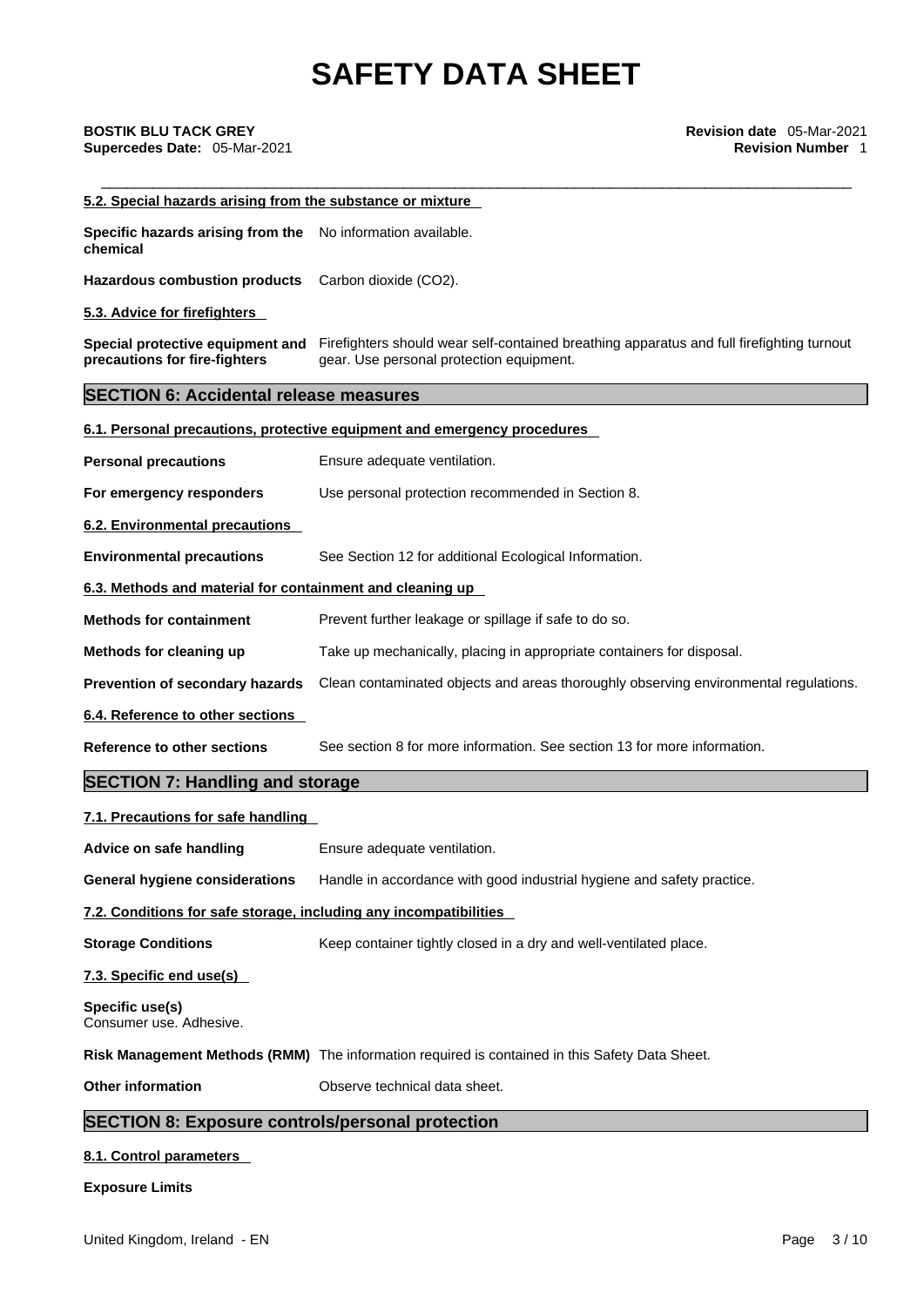**Supercedes Date:** 05-Mar-2021 **Revision Number** 1

# \_\_\_\_\_\_\_\_\_\_\_\_\_\_\_\_\_\_\_\_\_\_\_\_\_\_\_\_\_\_\_\_\_\_\_\_\_\_\_\_\_\_\_\_\_\_\_\_\_\_\_\_\_\_\_\_\_\_\_\_\_\_\_\_\_\_\_\_\_\_\_\_\_\_\_\_\_\_\_\_\_\_\_\_\_\_\_ **BOSTIK BLU TACK GREY Revision date** 05-Mar-2021

| <b>Chemical name</b> | <b>European Union</b> | <b>Ireland</b>            | <b>United Kingdom</b>     |
|----------------------|-----------------------|---------------------------|---------------------------|
| Limestone            |                       | TWA: $10 \text{ mg/m}^3$  | TWA: $10 \text{ mg/m}^3$  |
| 1317-65-3            |                       | TWA: $4 \text{ mg/m}^3$   | TWA: $4 \text{ mg/m}^3$   |
|                      |                       | STEL: $30 \text{ mg/m}^3$ | STEL: $30 \text{ mg/m}^3$ |
|                      |                       | STEL: $12 \text{ mg/m}^3$ | STEL: $12 \text{ mg/m}^3$ |

**Derived No Effect Level (DNEL)** No information available

| <b>Derived No Effect Level (DNEL)</b>          |                   |                                   |               |  |
|------------------------------------------------|-------------------|-----------------------------------|---------------|--|
| White mineral oil, petroleum (8042-47-5)       |                   |                                   |               |  |
| <b>Type</b>                                    | Exposure route    | Derived No Effect Level<br>(DNEL) | Safety factor |  |
| worker<br>Long term<br>Systemic health effects | <b>Inhalation</b> | $164.56$ mg/m <sup>3</sup>        |               |  |
| worker<br>Long term<br>Systemic health effects | Dermal            | 217.05 mg/kg bw/d                 |               |  |

| <b>Derived No Effect Level (DNEL)</b>            |                |                                   |               |
|--------------------------------------------------|----------------|-----------------------------------|---------------|
| White mineral oil, petroleum (8042-47-5)         |                |                                   |               |
| Type                                             | Exposure route | Derived No Effect Level<br>(DNEL) | Safety factor |
| Consumer<br>Long term<br>Systemic health effects | Inhalation     | 34.78 mg/m <sup>3</sup>           |               |
| Consumer<br>Long term<br>Systemic health effects | Dermal         | 93.02 mg/kg bw/d                  |               |
| Consumer<br>Long term<br>Systemic health effects | Oral           | 25 mg/kg bw/d                     |               |

**Predicted No Effect Concentration** No information available. **(PNEC)** 

### **8.2. Exposure controls**

**Engineering controls** Ensure adequate ventilation, especially in confined areas.

**Remarks** • **Method** 

### **Personal protective equipment**

| <b>Eye/face protection</b> | No special technical protective measures are necessary |
|----------------------------|--------------------------------------------------------|
| <b>Hand protection</b>     | Hand protection is not required.                       |
| Skin and body protection   | None under normal use conditions.                      |

**Environmental exposure controls** No information available.

### **SECTION 9: Physical and chemical properties**

### **9.1. Information on basic physical and chemical properties**

| <b>Physical state</b>  | Solid                    |
|------------------------|--------------------------|
| Appearance             | Solid                    |
| <b>Colour</b>          | Grey                     |
| <b>Odour</b>           | Slight                   |
| <b>Odour threshold</b> | No information available |
| <b>Property</b>        | <b>Values</b>            |
| рH                     | No data available        |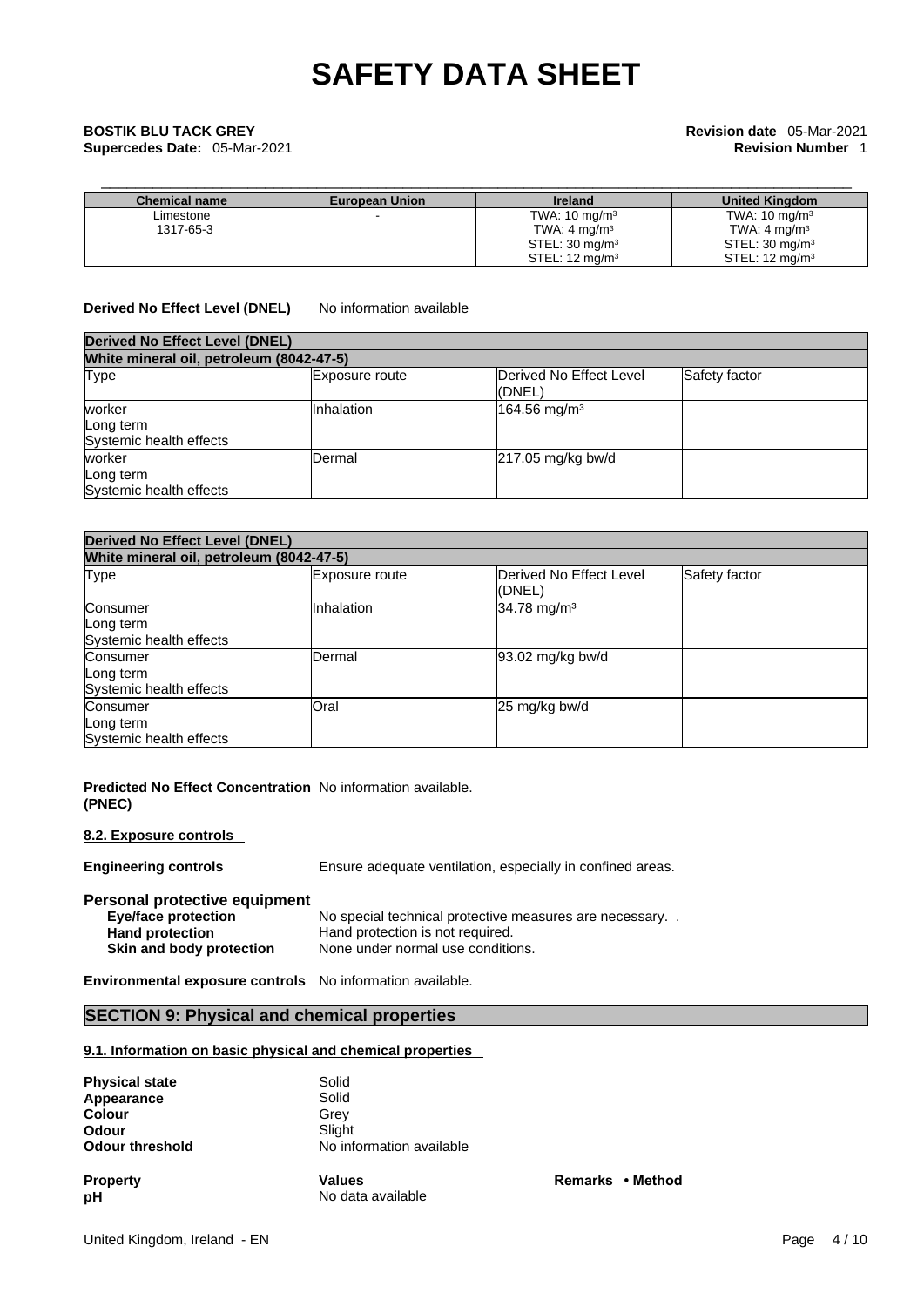\_\_\_\_\_\_\_\_\_\_\_\_\_\_\_\_\_\_\_\_\_\_\_\_\_\_\_\_\_\_\_\_\_\_\_\_\_\_\_\_\_\_\_\_\_\_\_\_\_\_\_\_\_\_\_\_\_\_\_\_\_\_\_\_\_\_\_\_\_\_\_\_\_\_\_\_\_\_\_\_\_\_\_\_\_\_\_ **BOSTIK BLU TACK GREY Revision date** 05-Mar-2021 **Supercedes Date:** 05-Mar-2021 **Revision Number** 1

| Melting point / freezing point                    | No data available        |
|---------------------------------------------------|--------------------------|
| Initial boiling point and boiling                 | No data available        |
| range                                             |                          |
| <b>Flash point</b>                                | No data available        |
| <b>Evaporation rate</b>                           | No data available        |
| <b>Flammability</b>                               | No data available        |
| <b>Flammability Limit in Air</b>                  |                          |
| Upper flammability or explosive No data available |                          |
| limits                                            |                          |
| Lower flammability or explosive No data available |                          |
| limits                                            |                          |
| Vapour pressure                                   | No data available        |
| <b>Relative vapour density</b>                    | No data available        |
| <b>Relative density</b>                           | No data available        |
| <b>Water solubility</b>                           | Insoluble in water       |
| Solubility(ies)                                   | No data available        |
| <b>Partition coefficient</b>                      | No data available        |
| <b>Autoignition temperature</b>                   | No data available        |
| <b>Decomposition temperature</b>                  | No data available        |
| <b>Kinematic viscosity</b>                        | No data available        |
| <b>Dynamic viscosity</b>                          | No data available        |
| <b>Explosive properties</b>                       | No data available        |
| <b>Oxidising properties</b>                       | No data available        |
|                                                   |                          |
|                                                   |                          |
| 9.2. Other information                            |                          |
| Solid content (%)                                 | No information available |
| <b>VOC Content (%)</b>                            | No information available |
| <b>Liquid Density</b>                             | No information available |

### **SECTION 10: Stability and reactivity**

| 10.1. Reactivity                                                 |                                                                                |
|------------------------------------------------------------------|--------------------------------------------------------------------------------|
| <b>Reactivity</b>                                                | No information available.                                                      |
| 10.2. Chemical stability                                         |                                                                                |
| <b>Stability</b>                                                 | Stable under normal conditions.                                                |
| <b>Explosion data</b>                                            |                                                                                |
| Sensitivity to mechanical<br>impact                              | None.                                                                          |
| Sensitivity to static discharge                                  | None.                                                                          |
| 10.3. Possibility of hazardous reactions                         |                                                                                |
| Possibility of hazardous reactions None under normal processing. |                                                                                |
| 10.4. Conditions to avoid                                        |                                                                                |
| <b>Conditions to avoid</b>                                       | None known based on information supplied.                                      |
| 10.5. Incompatible materials                                     |                                                                                |
| <b>Incompatible materials</b>                                    | None known based on information supplied.                                      |
| 10.6. Hazardous decomposition products                           |                                                                                |
| <b>Hazardous decomposition</b><br>products                       | None under normal use conditions. Stable under recommended storage conditions. |
|                                                                  |                                                                                |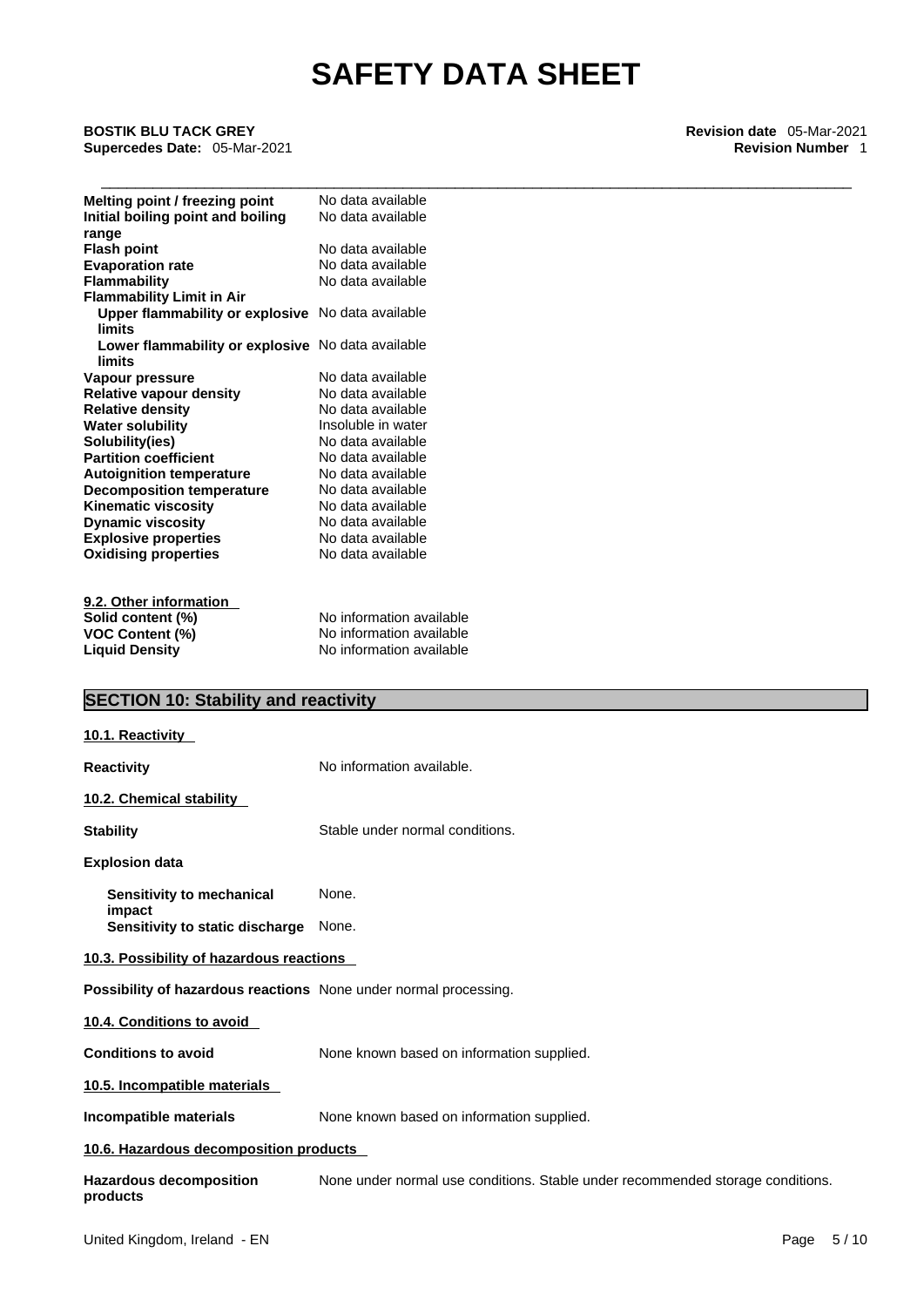## **SECTION 11: Toxicological information 11.1. Information on toxicological effects Information on likely routes of exposure Product Information** .

| <b>Inhalation</b>   | Based on available data, the classification criteria are not met.            |
|---------------------|------------------------------------------------------------------------------|
| Eye contact         | Based on available data, the classification criteria are not met.            |
| <b>Skin contact</b> | May be harmful in contact with skin.                                         |
| Ingestion           | Based on available data, the classification criteria are not met.            |
|                     | Symptoms related to the physical, chemical and toxicological characteristics |

**Symptoms** No information available.

**Numerical measures of toxicity**

### **Acute toxicity The following values are calculated based on chapter 3.1 of the GHS document ATEmix** (dermal)

### **Component Information** .

| Chemical name                                                                               | Oral LD50                    | Dermal LD50                                             | Inhalation LC50                         |
|---------------------------------------------------------------------------------------------|------------------------------|---------------------------------------------------------|-----------------------------------------|
| White mineral oil, petroleum<br>8042-47-5                                                   | >5000 mg/kg (Rattus)         |                                                         | $CL50$ (4h) $>5$ mg/l (Rattus)          |
| Distillates, petroleum,<br>hydrotreated light paraffinic<br>(IP346 < 3% DMSO)<br>64742-55-8 | $LD50 > 5000$ mg/kg (Rattus) | LD50> 5000 mg/kg<br>(Oryctolagus cuniculus) OECD<br>402 | $=$ 3900 mg/m <sup>3</sup> (Rattus) 4 h |

### **Delayed and immediate effects as well as chronic effects from short and long-term exposure**

| <b>Skin corrosion/irritation</b>         | Based on available data, the classification criteria are not met.                                   |
|------------------------------------------|-----------------------------------------------------------------------------------------------------|
|                                          | Serious eye damage/eye irritation Based on available data, the classification criteria are not met. |
| <b>Respiratory or skin sensitisation</b> | Based on available data, the classification criteria are not met.                                   |
| <b>Germ cell mutagenicity</b>            | Based on available data, the classification criteria are not met.                                   |
| Carcinogenicity                          | Based on available data, the classification criteria are not met.                                   |
| <b>Reproductive toxicity</b>             | Based on available data, the classification criteria are not met.                                   |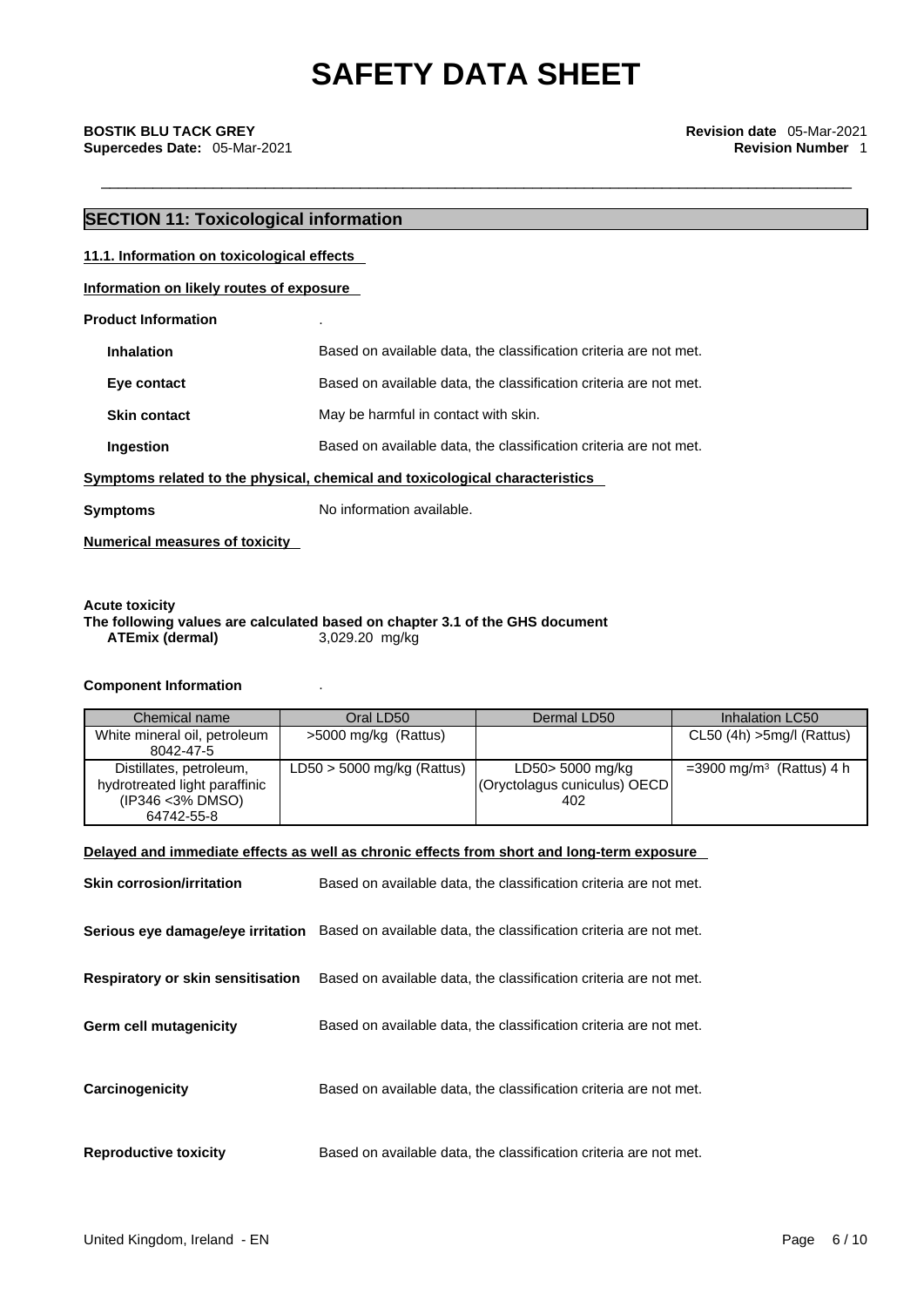## \_\_\_\_\_\_\_\_\_\_\_\_\_\_\_\_\_\_\_\_\_\_\_\_\_\_\_\_\_\_\_\_\_\_\_\_\_\_\_\_\_\_\_\_\_\_\_\_\_\_\_\_\_\_\_\_\_\_\_\_\_\_\_\_\_\_\_\_\_\_\_\_\_\_\_\_\_\_\_\_\_\_\_\_\_\_\_ **BOSTIK BLU TACK GREY Revision date** 05-Mar-2021 **Supercedes Date:** 05-Mar-2021 **Revision Number** 1

| <b>STOT - single exposure</b>           | Based on available data, the classification criteria are not met. |  |  |
|-----------------------------------------|-------------------------------------------------------------------|--|--|
| <b>STOT - repeated exposure</b>         | Based on available data, the classification criteria are not met. |  |  |
| <b>Aspiration hazard</b>                | Based on available data, the classification criteria are not met. |  |  |
| 11.2. Information on other hazards      |                                                                   |  |  |
| 11.2.1. Endocrine disrupting properties |                                                                   |  |  |
| <b>Endocrine disrupting properties</b>  | No information available.                                         |  |  |
| 11.2.2. Other information               |                                                                   |  |  |
| Other adverse effects                   | No information available.                                         |  |  |

### **SECTION 12: Ecological information**

### **12.1. Toxicity**

### **Ecotoxicity** .

| Chemical name           | Algae/aguatic | <b>Fish</b>   | Toxicity to    | Crustacea     | M-Factor | M-Factor    |
|-------------------------|---------------|---------------|----------------|---------------|----------|-------------|
|                         | plants        |               | microorganisms |               |          | (long-term) |
| White mineral oil,      |               | LC50:         |                | LC50 (48h)    |          |             |
| petroleum               |               | >10000mg/L    |                | $>100$ mg/l   |          |             |
| 8042-47-5               |               | (96h, Lepomis |                | Daphnia magna |          |             |
|                         |               | macrochirus)  |                |               |          |             |
| Distillates, petroleum, |               | LC50:         |                | EC50:         |          |             |
| hydrotreated light      |               | $>5000$ mg/L  |                | >1000mg/L     |          |             |
| paraffinic (IP346 < 3%  |               | (96h.         |                | (48h, Daphnia |          |             |
| DMSO)                   |               | Oncorhynchus  |                | magna)        |          |             |
| 64742-55-8              |               | mykiss)       |                |               |          |             |

### **12.2. Persistence and degradability**

**Persistence and degradability** No information available.

### **12.3. Bioaccumulative potential**

**Bioaccumulation** There is no data for this product.

### **Component Information**

| Chemical name                | Partition coefficient | Bioconcentration factor (BCF) |
|------------------------------|-----------------------|-------------------------------|
| White mineral oil, petroleum |                       |                               |
| 8042-47-5                    |                       |                               |

### **12.4. Mobility in soil**

**Mobility in soil** No information available.

### **12.5. Results of PBT and vPvB assessment**

### **PBT and vPvB assessment** .

| hemical name<br>--                               | PB.<br>and<br>assessment<br>" VPVL            |
|--------------------------------------------------|-----------------------------------------------|
| <b>Vhite</b><br>petroleum<br>≅minerai .<br>±oil. | . PBT<br>∵vPvB<br>substance is<br>' he<br>not |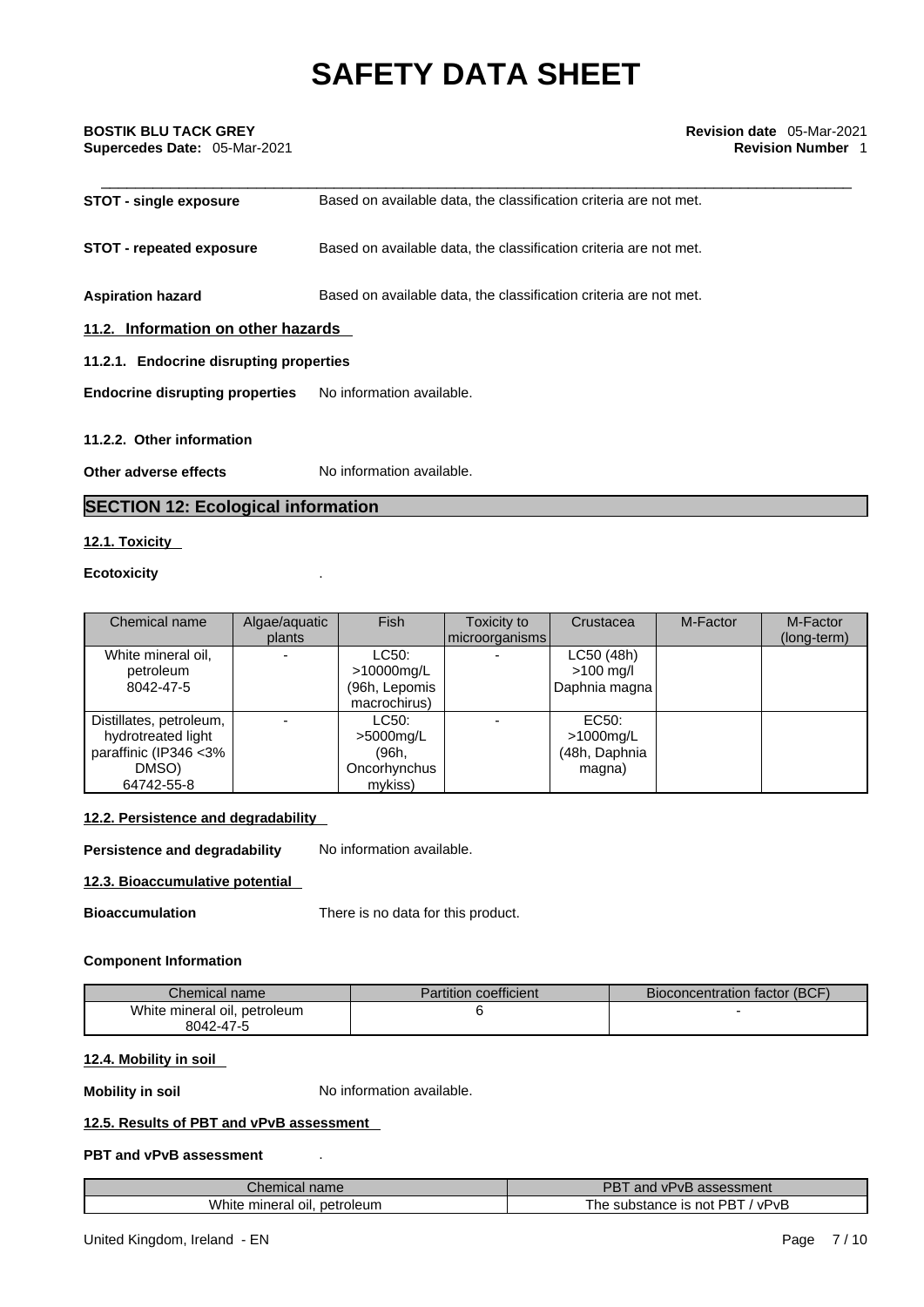## \_\_\_\_\_\_\_\_\_\_\_\_\_\_\_\_\_\_\_\_\_\_\_\_\_\_\_\_\_\_\_\_\_\_\_\_\_\_\_\_\_\_\_\_\_\_\_\_\_\_\_\_\_\_\_\_\_\_\_\_\_\_\_\_\_\_\_\_\_\_\_\_\_\_\_\_\_\_\_\_\_\_\_\_\_\_\_ **BOSTIK BLU TACK GREY Revision date** 05-Mar-2021 **Supercedes Date:** 05-Mar-2021 **Revision Number** 1

| 8042-47-5                                                                               | PBT assessment does not apply   |
|-----------------------------------------------------------------------------------------|---------------------------------|
| Distillates, petroleum, hydrotreated light paraffinic (IP346 <3%<br>DMSO)<br>64742-55-8 | The substance is not PBT / vPvB |

### **12.6. Other adverse effects**

**Other adverse effects** No information available.

### **SECTION 13: Disposal considerations**

### **13.1. Waste treatment methods**

| Waste from residues/unused<br>products | Dispose of in accordance with local regulations. Dispose of waste in accordance with<br>environmental legislation. |
|----------------------------------------|--------------------------------------------------------------------------------------------------------------------|
| Contaminated packaging                 | Do not reuse empty containers.                                                                                     |
| <b>Other information</b>               | Waste codes should be assigned by the user based on the application for which the<br>product was used.             |

### **SECTION 14: Transport information**

### **Land transport (ADR/RID)**

|             | 14.1 UN number or ID number     | Not regulated                                                           |                |
|-------------|---------------------------------|-------------------------------------------------------------------------|----------------|
|             | 14.2 Proper Shipping Name       | Not regulated                                                           |                |
|             | 14.3 Transport hazard class(es) | Not regulated                                                           |                |
|             | 14.4 Packing group              | Not regulated                                                           |                |
|             | 14.5 Environmental hazards      | Not applicable                                                          |                |
|             | <b>14.6 Special Provisions</b>  | None                                                                    |                |
| <b>IMDG</b> |                                 |                                                                         |                |
|             | 14.1 UN number or ID number     | Not regulated                                                           |                |
|             | 14.2 Proper Shipping Name       | Not regulated                                                           |                |
|             | 14.3 Transport hazard class(es) | Not regulated                                                           |                |
|             | 14.4 Packing group              | Not regulated                                                           |                |
|             | 14.5 Marine pollutant           | NP.                                                                     |                |
|             | <b>14.6 Special Provisions</b>  | None                                                                    |                |
|             |                                 | 14.7 Transport in bulk according to Annex II of MARPOL and the IBC Code | Not applicable |

| Air transport (ICAO-TI / IATA-DGR) |                |  |  |  |
|------------------------------------|----------------|--|--|--|
| 14.1 UN number or ID number        | Not regulated  |  |  |  |
| 14.2 Proper Shipping Name          | Not regulated  |  |  |  |
| 14.3 Transport hazard class(es)    | Not regulated  |  |  |  |
| 14.4 Packing group                 | Not regulated  |  |  |  |
| 14.5 Environmental hazards         | Not applicable |  |  |  |
| <b>14.6 Special Provisions</b>     | None           |  |  |  |
|                                    |                |  |  |  |

### **Section 15: REGULATORY INFORMATION**

### **15.1. Safety, health and environmental regulations/legislation specific for the substance or mixture**

### **European Union**

### **Registration, Evaluation, Authorization, and Restriction of Chemicals (REACh) Regulation (EC 1907/2006)**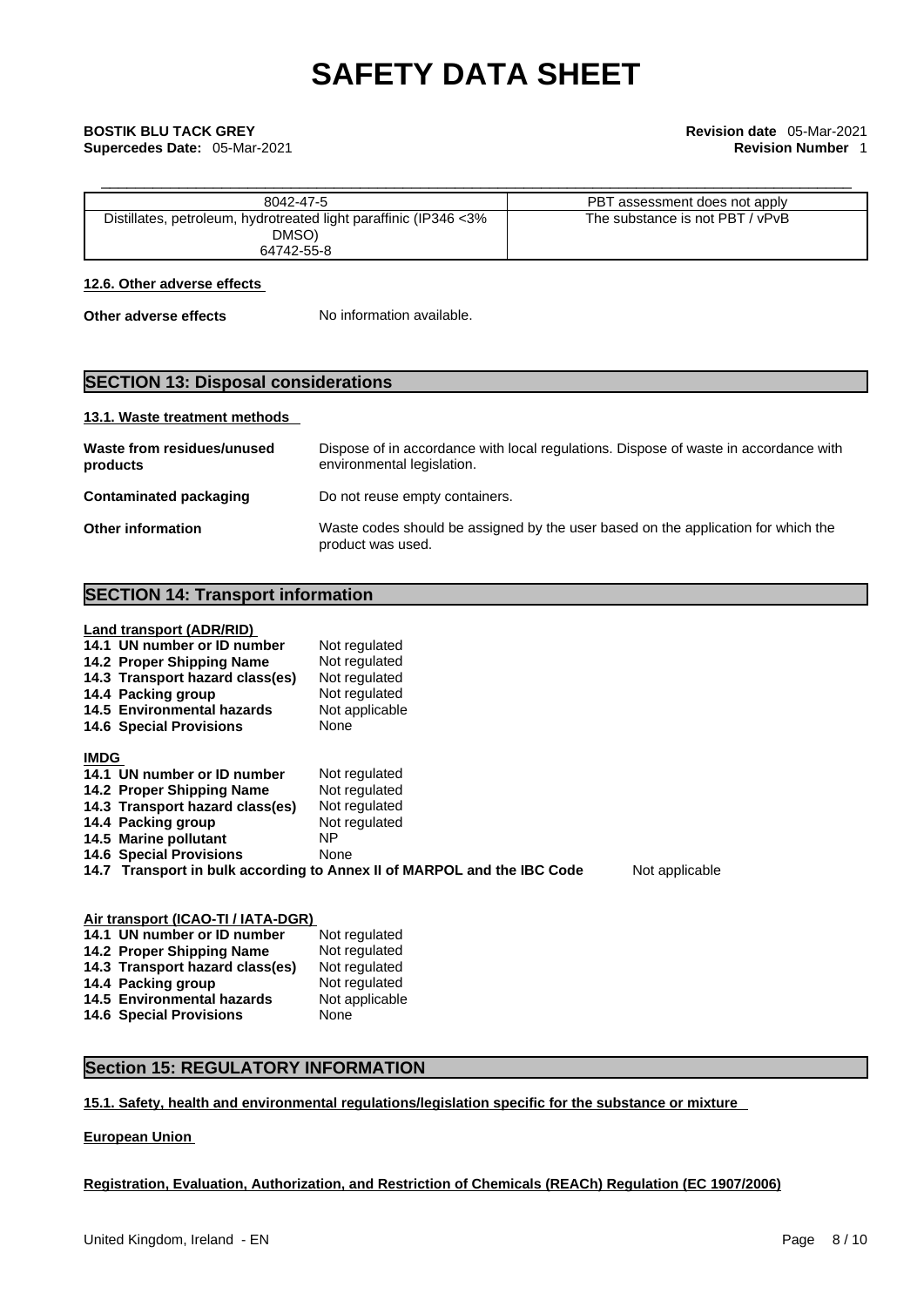### **SVHC: Substances of Very High Concern for Authorisation:**

This product does not contain candidate substances of very high concern at a concentration >=0.1% (Regulation (EC) No. 1907/2006 (REACH), Article 59)

### **EU-REACH (1907/2006) - Annex XVII - Substances subject to Restriction**

This product does not contain substances subject to restriction (Regulation (EC) No. 1907/2006 (REACH), Annex XVII).

### **Substance subject to authorisation per REACH Annex XIV**

This product does not contain substances subject to authorisation (Regulation (EC) No. 1907/2006 (REACH), Annex XIV)

**Ozone-depleting substances (ODS) regulation (EC) 1005/2009** Not applicable

### **Persistent Organic Pollutants**

Not applicable

### **National regulations**

### **15.2. Chemical safety assessment**

Chemical Safety Assessments have been carried out by the Reach registrants for substances registered at >10 tpa. No Chemical Safety Assessment has been carried out for this mixture

### **SECTION 16: Other information**

### **Key or legend to abbreviations and acronyms used in the safety data sheet**

### **Full text of H-Statements referred to under section 3**

H304 - May be fatal if swallowed and enters airways

| Legend      |                                                           |
|-------------|-----------------------------------------------------------|
| <b>TWA</b>  | TWA (time-weighted average)                               |
| <b>STEL</b> | STEL (Short Term Exposure Limit)                          |
| Ceiling     | Ceiling Limit Value                                       |
| $\star$     | Skin designation                                          |
| <b>SVHC</b> | Substance(s) of Very High Concern                         |
| <b>PBT</b>  | Persistent, Bioaccumulative, and Toxic (PBT) Chemicals    |
| vPvB        | Very Persistent and very Bioaccumulative (vPvB) Chemicals |
| STOT RE     | Specific target organ toxicity - Repeated exposure        |
| STOT SE     | Specific target organ toxicity - Single exposure          |
| <b>EWC</b>  | European Waste Catalogue                                  |

### **Key literature references and sources for data** No information available

| <b>Prepared By</b>    | <b>Product Safety &amp; Regulatory Affairs</b> |
|-----------------------|------------------------------------------------|
| <b>Revision date</b>  | 05-Mar-2021                                    |
| Indication of changes |                                                |
| <b>Revision note</b>  | Not applicable.                                |